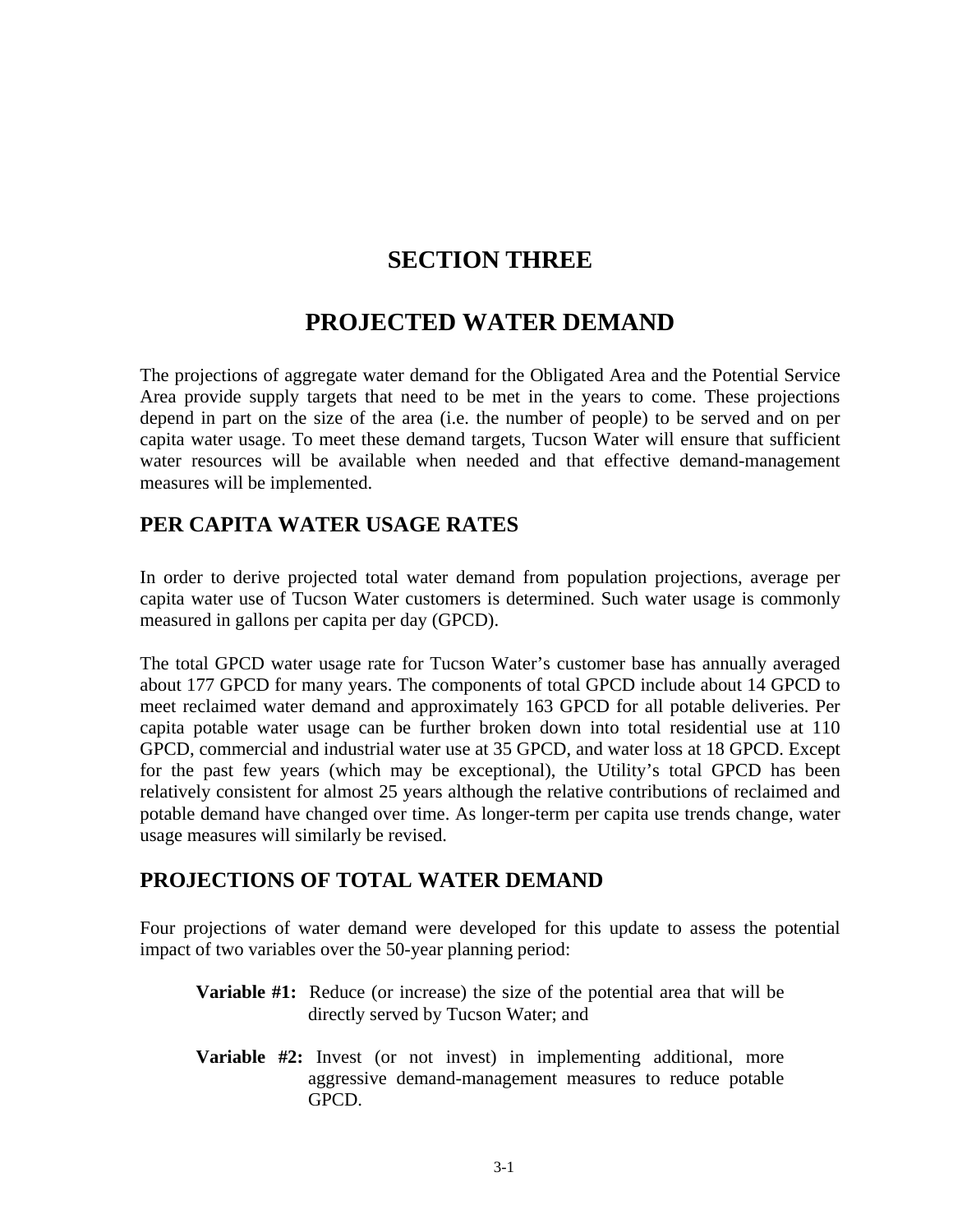The ultimate size of Tucson Water's potential future service area and its impact on projected demand was evaluated by assessing the two differently-sized areas introduced in Section Two—the Utility's Obligated Area and the larger Potential Service Area. The potential impact of additional demand-management on future water demand was assessed by assuming potable GPCD will remain constant by not investing in additional demand management measures ("without" condition) or it will gradually decrease ten percent from 163 to 147 by 2030 by making such investment ("with" condition). These two variables combine into four unique sets of assumptions each of which is represented in one of the demand scenarios shown in Figure 3-1.

Figure 3-1 indicates that *Scenarios A* and *B* focus on the smaller Obligated Area while *Scenarios C* and *D* are concerned with the larger Potential Service Area. Similarly, *Scenarios A* and *C* depict futures which assume investment in additional demand-management measures while *Scenarios B* and *D* represent futures without such investment.

|                                         | <b>With Additional</b><br><b>Demand Management</b> | <b>Without Additional</b><br><b>Demand Management</b> |
|-----------------------------------------|----------------------------------------------------|-------------------------------------------------------|
| <b>Obligated Area</b>                   | Scenario A                                         | Scenario B                                            |
| <b>Potential Service</b><br><b>Area</b> | Scenario C                                         | Scenario D                                            |

**Figure 3-1**: The Four Demand Scenarios and Associated Planning Assumptions.

The potential for achieving a ten percent reduction is based on analyses performed by Tucson Water's Community Conservation Task Force (2006) and the Utility's internal water-loss reduction program. The Task Force concluded that its recommended projects could reduce customers' potable demand by about 7.5% over the proposed program's implementation period. Further reductions will also be achieved through the Utility's internal water-loss reduction program which seeks to improve system efficiencies. Taking into account both of these initiatives, a water-demand reduction of at least ten percent could be realized by 2030 and beyond. For such water-use improvements to occur, Tucson Water will need both community support and greater financial investment to develop and implement more aggressive demand-management programs.

For all scenarios, the projected annual demand for reclaimed water use was increased from the eight percent assumed in *Water Plan: 2000-2050* to at least nine percent over the planning period. This increase is due to recent changes in customer usage and anticipated increases in demand in the near and mid terms.

## **Results of Scenario Analysis**

*Scenario A* projects water demand in the Obligated Area through 2050 and assumes potable GPCD will gradually decrease ten percent by 2030. Under this demand projection, Tucson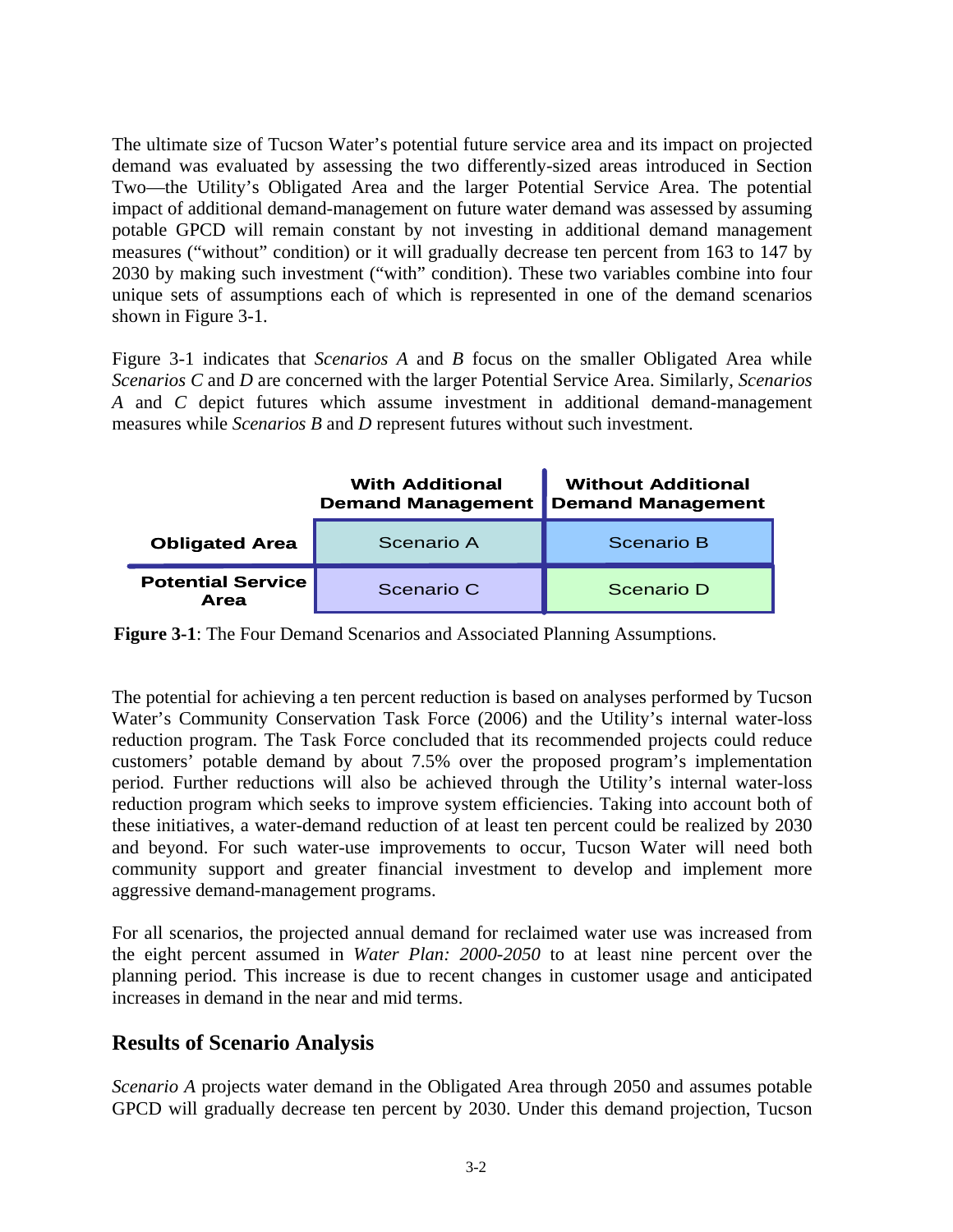Water's total water demand over the 50-year planning period would increase from 128,141 acre-feet in 2000 to about 180,000 acre-feet in 2030 and approximately 215,000 acre-feet by 2050. Of the four scenarios, *Scenario A* has the smallest increase in projected water demand as shown on Figure 3-2.

Under *Scenario B*, water demand is projected for the Obligated Area but differs from *Scenario A* by conservatively assuming that potable GPCD would remain constant throughout the 50-year planning period. Under *Scenario B*, the Utility's total water demand would increase from 128,141 acre-feet in 2000 to approximately 200,000 acre-feet in 2030 and about 235,000 acre-feet by 2050. *Scenario C* projects water demand for the larger Potential Service Area but assumes that potable GPCD will gradually decrease ten percent by 2030. Under this demand projection, Tucson Water's total water demand through 2050 would be essentially the same as in *Scenario B*. Both *Scenarios B* and *C* would result in a relatively moderate increase in water demand as shown on Figure 3-2.

*Scenario D*, like *Scenario C*, also projects water demand in the larger Potential Service Area but assumes potable GPCD would remain constant through 2050. Under this projection, the Utility's total water demand would increase from 128,141 acre-feet in 2000 to approximately 220,000 acre-feet in 2030 and about 255,000 acre-feet by 2050. This projection is consistent with the 50-year water demand projection in *Water Plan: 2000-2050*. *Scenario D* has the largest projected increase in water demand.



**Figure 3-2**: Projected Demand Scenarios: 2000-2050.

Review of Figure 3-2 indicates that future water demand is highly sensitive to the size of the area to be served and per capita water usage rate. *Scenario A* represents future water supply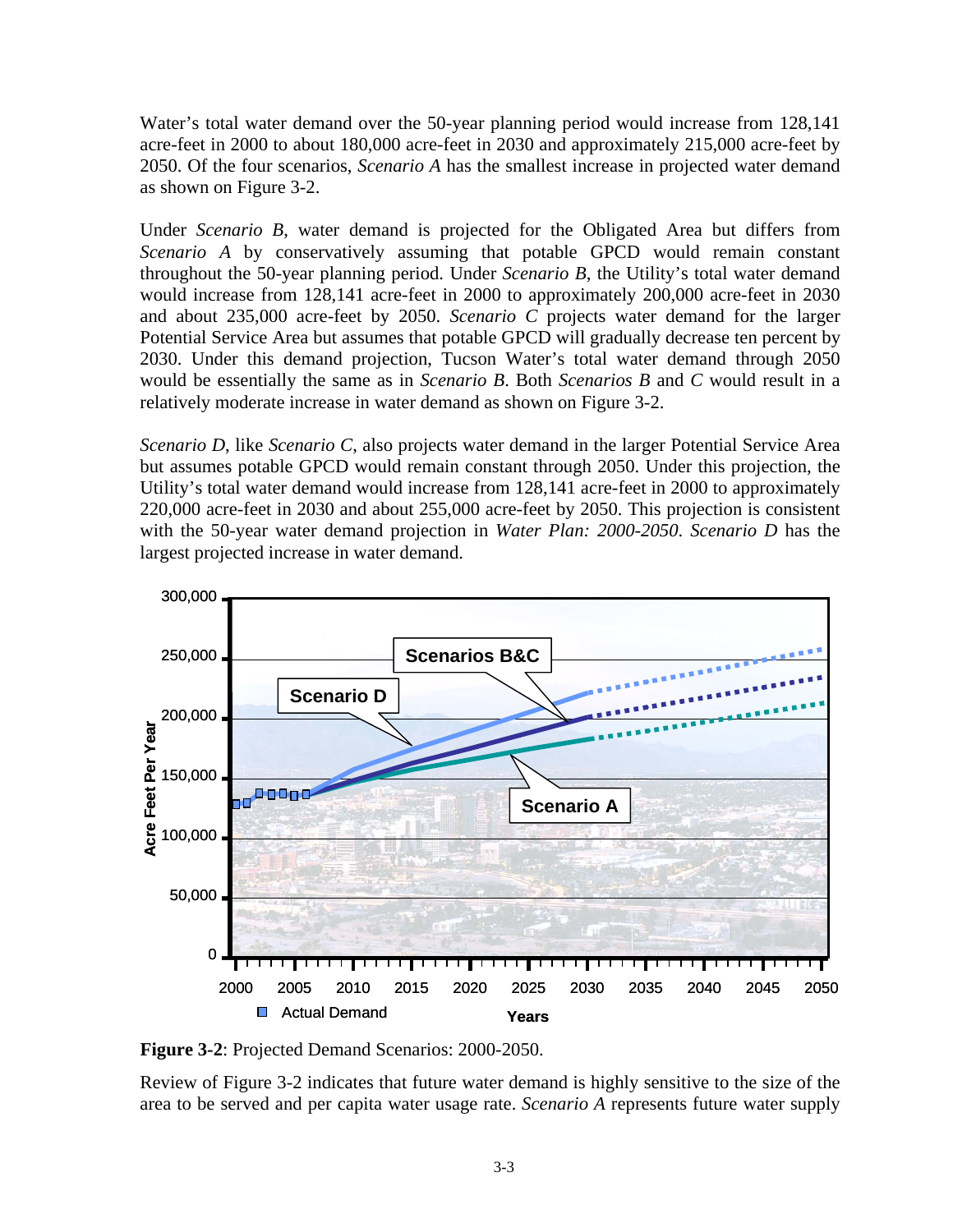needs within the smaller Obligated Area and assumes that more aggressive demandmanagement strategies would be successfully implemented with the support of the community. Conversely, *Scenario D* represents a demand future which assumes that the larger Potential Service Area would be served solely by Tucson Water and that additional demand-management programs would not be implemented above and beyond those already in place. Of the four scenarios, *Scenario A* would offer the Utility the greatest resource planning flexibility while *Scenario D* would offer the least. The water-resource planning ramifications of the four scenarios are discussed in Section Six.

## **MANAGING DEMAND**

Managing current and projected water demand is a critical component of any integrated water-resource and system plan. The extent to which future water demand can be further reduced could have a significant bearing on the water resources and system improvements that will be needed over time. Water conservation, improving the Utility's distribution system efficiency, and drought preparedness are the three demand-management programs discussed in this update.

## **Water Conservation**

Conservation programming has been a critical component of Tucson Water's planning process for several decades. During this time, many programs have been implemented encouraging greater water-use efficiency, and they have collectively been instrumental in maintaining a low per capita potable water usage rate. This low rate has largely been

maintained through extensive educational outreach efforts and ordinance-based requirements which have resonated with and contributed to the community's conservation ethic. The Utility will continue to evaluate existing programs and develop additional ones based on their effectiveness, reliability, and cost to implement.

When developing more aggressive conservation measures, proposed initiatives need to be evaluated by assessing their demonstrated effectiveness as seen in other communities and by determining their potential applicability in Tucson given the unique characteristics of the local community. If these measures are appropriate, they could yield quantifiable decreases in the



community's potable GPCD and a corresponding decrease in the projected growth of water demand in future years as shown by *Scenarios A* and *C*.

#### Conservation Initiatives Currently Underway

Tucson Water has been moving forward with several on-going programmatic activities to further widen the reach of its conservation program. These activities include the following:

• Develop a voluntary Incentive Program for commercial water customers;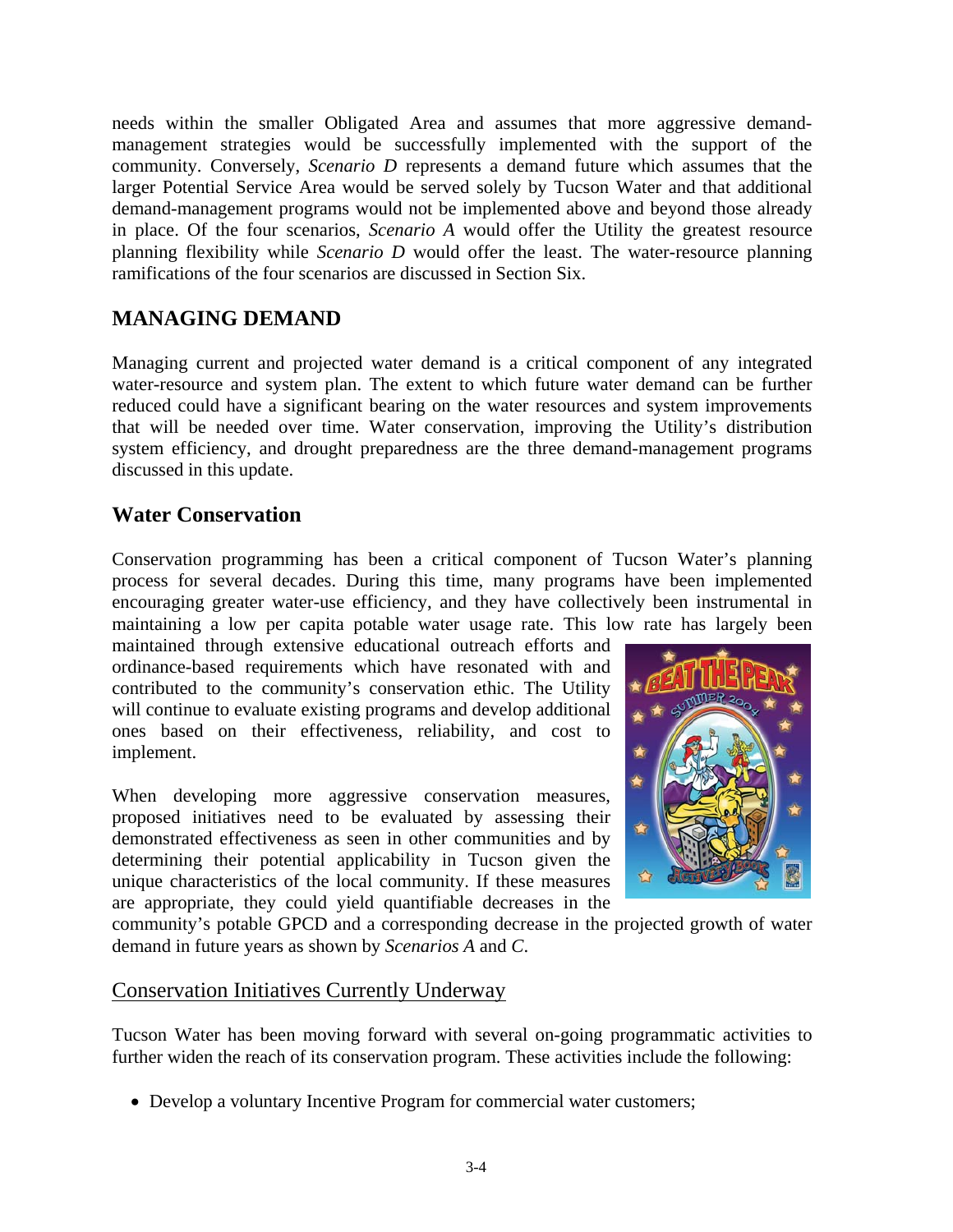- Implement the Enhanced Water Waste Enforcement Program;
- Demonstrate community leadership by providing technical support to City General Services who will coordinate the implementation of water audits for departments within the City;
- Review the conservation measures developed by other jurisdictions;
- Complete the Irrigation Design Standards by finalizing performance targets and developing procedures to implement those standards; and
- Investigate options to reduce water waste associated with hot water distribution systems in the residential sector.

#### Community Conservation Task Force

In addition to developing the above measures, Tucson Water also established the *Community Conservation Task Force* in 2005 to ensure that new conservation strategies selected for implementation would be both effective and broadly supported by the community (Community Conservation Task Force, 2006). In order to achieve the latter, the members of the Task Force Committee represented a wide range of community stakeholders.

The Task Force Committee recommended 22 conservation measures that offer the greatest potential water savings and all were given the same implementation priority. The measures targeted five programmatic areas:

- Rebates and Incentives
- Ordinances Requiring Retrofits on Resale
- New Construction Ordinances
- Demonstration Programs
- Other

These measures targeted single-family residential, multi-family residential, and the commercial/industrial water-use sectors; the recommended measures are listed in Appendix A of this update. The Task Force Committee recognized that its final recommendations more heavily emphasized the multi-family residential sector over the others noting that Tucson Water's past conservation efforts and its block-rate pricing structure primarily targeted single-family residential users.

The recommended projects may potentially reduce demand by up to 7.5% over the life of the proposed program (Community Conservation Task Force, 2006). Consistent with the Task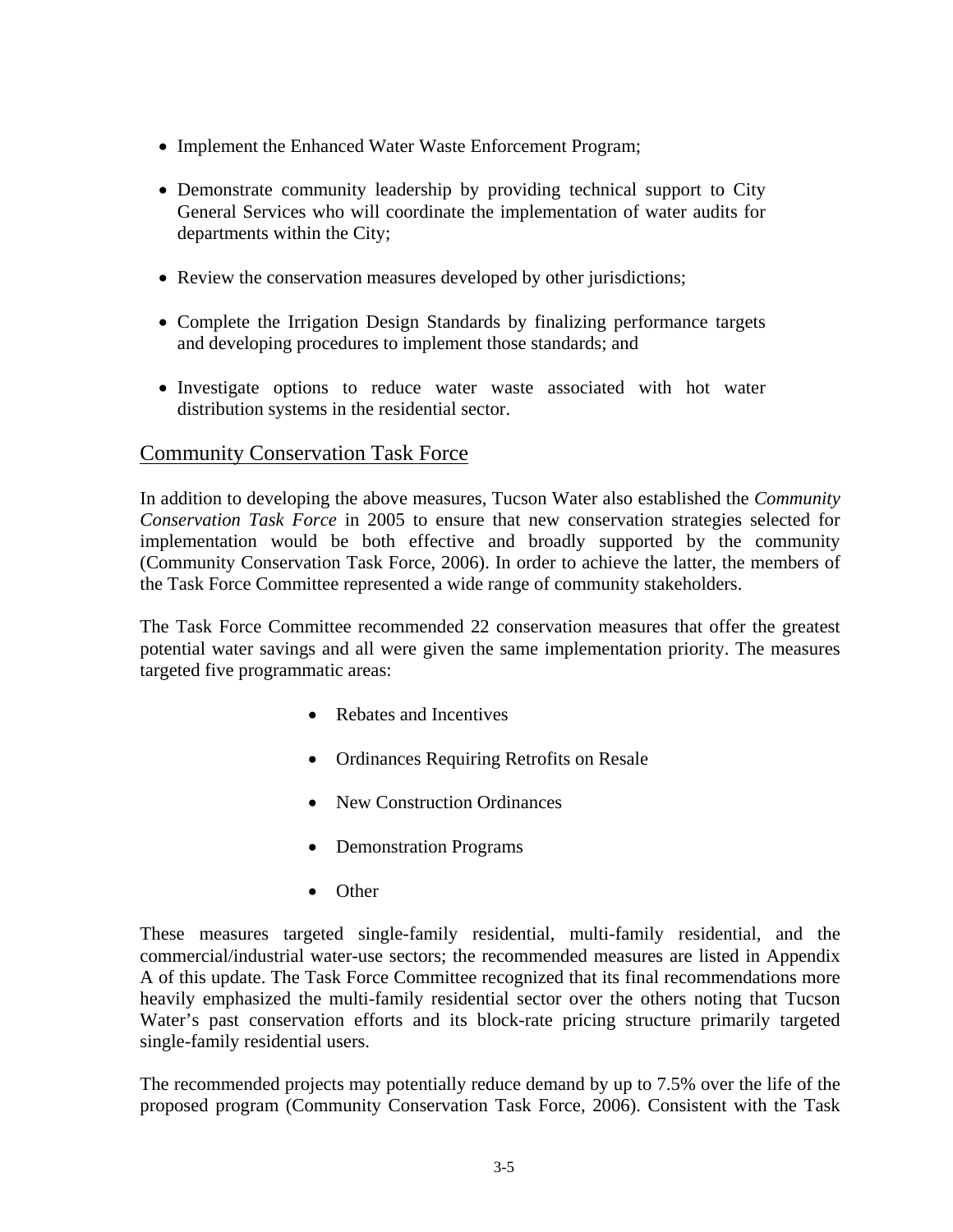Force Committee's recommendations, projected water demand associated with *Scenarios A* and *C* assume that such demand-management efforts would be successful in producing significant potable GPCD reductions. Further study is currently being performed by Tucson Water to assess the potential rate impacts associated with implementing the recommended measures.

Conservation is a vitally important demand-management tool. Effective conservation allows the community to maximize the use of the water it has available by optimizing efficiencies. Like any demand-management strategy, an aggressively managed conservation program can have a significant impact on when critical decisions must be made and when water-resources and system-planning projects need to be implemented to meet Utility goals.

## **Improving Water System Efficiency**

A comprehensive Water Loss Control Program was initiated in October 2006 to better track and reduce the amount of "lost and unaccounted for" water in Tucson Water's potable



system. This program integrates on-going programs and has initiated new ones to identify, control, and track system water losses. This information is used to increase water-use efficiency, reduce water losses to comply with regulations, and recover lost revenue. In essence, the Water Loss Control Program is the Utility's "internal" water conservation and product control program.

The overall purpose of the Water Loss Control Program is to control and track lost water by calculating the Utility's water balance; establishing goals, metrics, and milestones; and assessing the Utility's water-use efficiency performance. The total annual potable deliveries considered lost were 11.2, 11.9, and 12.5 percent in years 2004, 2005, and 2006, respectively.

The Water Loss Control Program will accomplish several specific objectives:

- Reduce water loss to seven percent of total annual potable deliveries within the next five years and to four percent in the longer term;
- Ensure to the degree possible that all water delivered through the potable system is accounted for;
- Increase billing accuracy;
- Comply with the conservation requirements in ADWR's Third Management Plan; and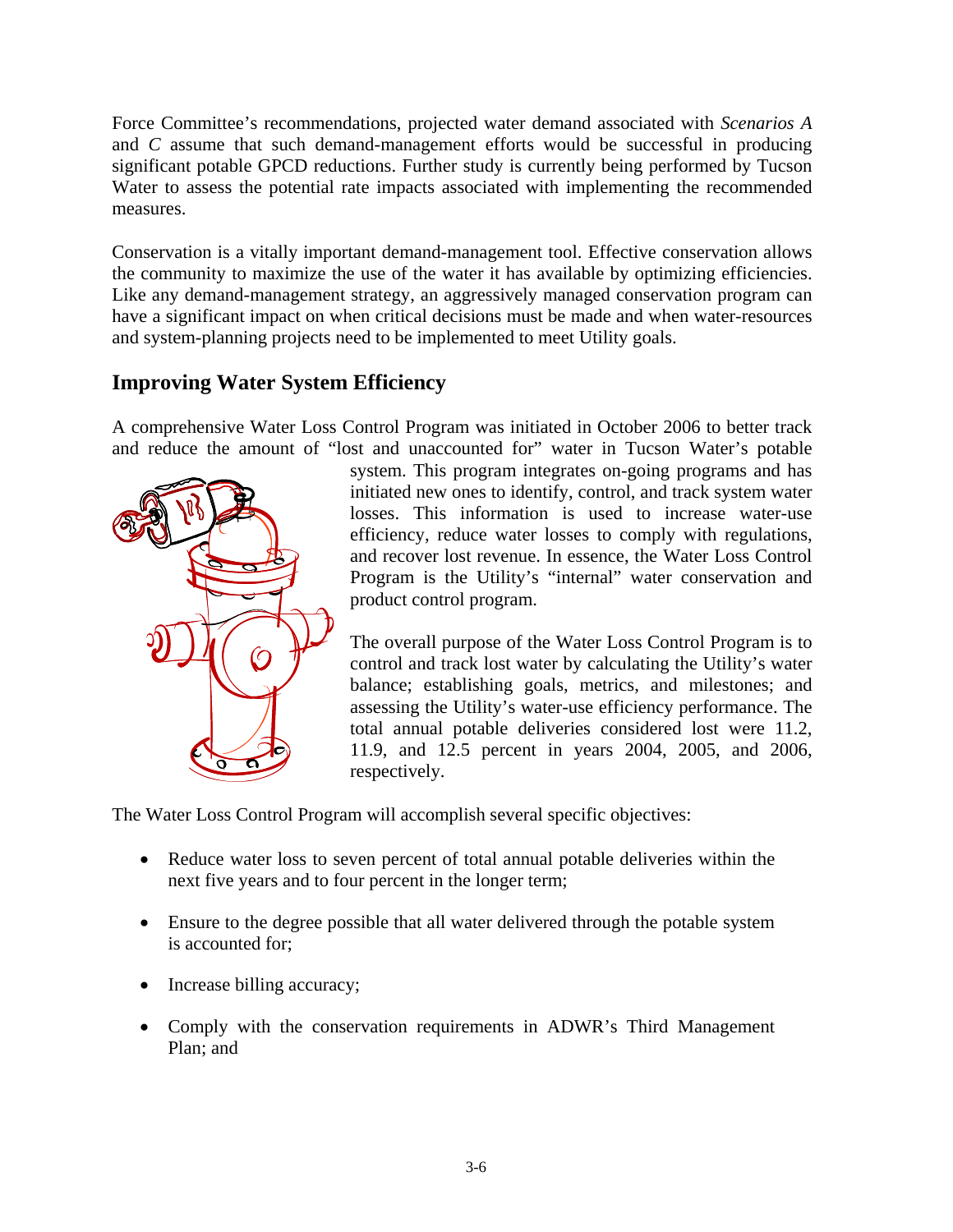• Establish the Infrastructure Leak Index to measure how efficiently the Utility manages and controls leaks on an annual basis.

To achieve these objectives, the specific projects managed under the Water Loss Control Program must involve all of the administrative divisions within the Utility. Tucson Water has taken steps which have reduced the potential for additional water losses in the potable system. The Water Loss Control Program integrates the Source Water Flow Meter Replacement Program, the Production Well Maintenance Program, and the Meter Replacement Program. The latter is particularly noteworthy since in the last three years, Tucson Water has replaced over 31,000 aged customer meters. Such meters tend to underreport the volume of water that passes through them which in turn results in a loss in revenue. In addition, the Utility's Water Loss Control Program has already initiated activities with the following objectives:

- Capture all non-revenue water losses in the potable system by developing a centralized water-tracking database;
- Quantify discharge volumes from pipeline breaks, leaks, and planned or unplanned distribution system releases by using standardized water discharge estimating and measurement procedures;
- Recover lost water revenue from stuck water meters by implementing a backbilling process;
- Implement the Large Reclaimed Meter Inspection and Replacement Program;
- Implement the Potable Meter Inspection and Replacement Program;
- Calculate and record water loss by updating well purging procedures; and
- Ensure production well meter accuracy by implementing a meter testing, calibration, and replacement program.

Plans are also in place to initiate a water system audit process to conduct an overall system water balance. The results will identify and prioritize sub-areas within the system where additional water control measures and Utility resources need to be focused. In addition, the main replacement program will focus on areas demonstrating the greatest need by considering historical outages, pipeline materials and age, and locations where mains will be relocated by road projects.

Decreases in the amount of water that is lost will help offset increasing total water demand. Tucson Water will provide the City of Tucson Mayor & Council with annual updates on the continuing development and findings of the Water Loss Control Program.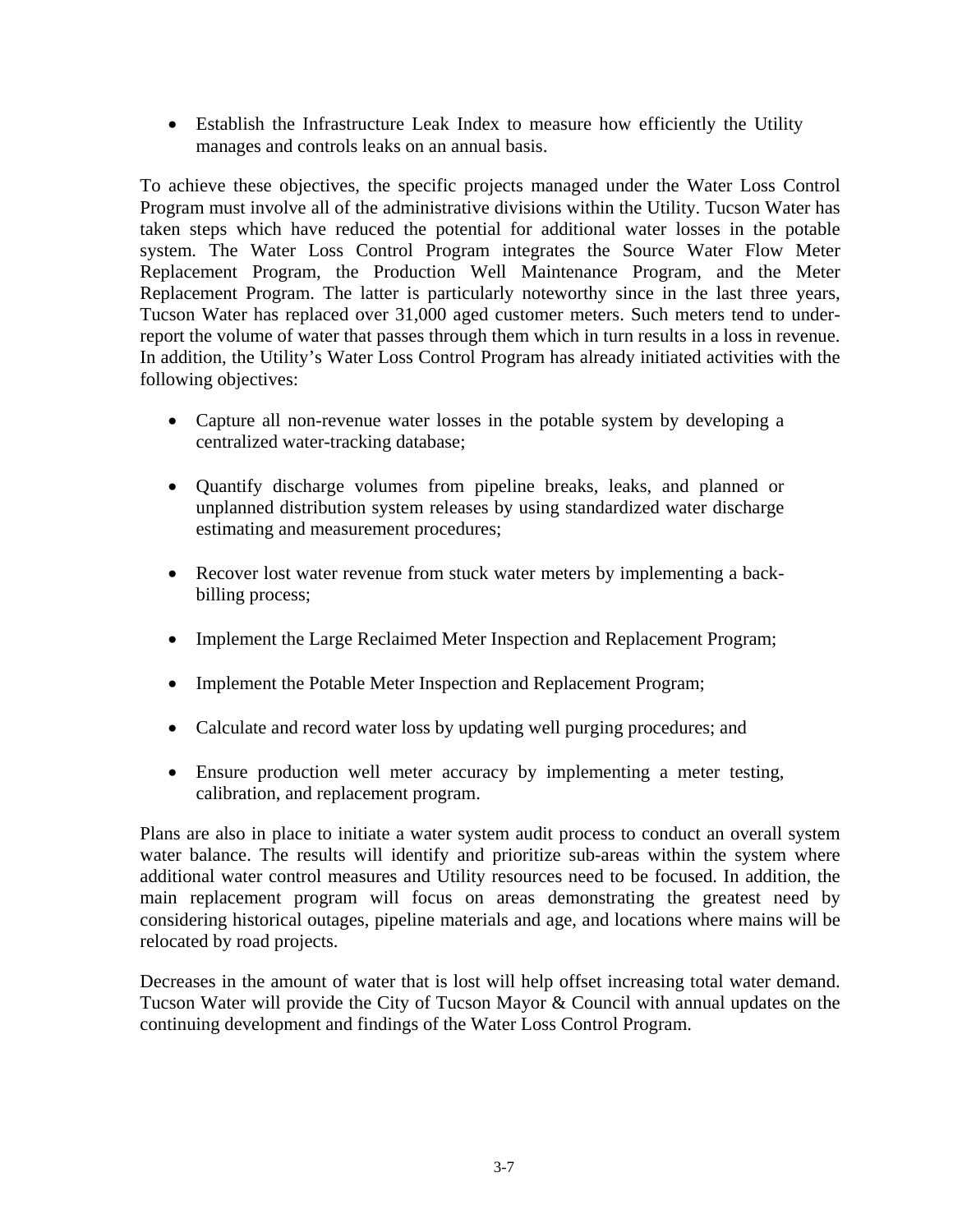#### **Drought Preparedness and Management**

Drought preparedness and management are inextricably linked with water-resources planning. The impacts associated with drought are caused not only by dryer than normal weather patterns but also by the water demands the community places on its available

supplies. The effects of drought can be worsened by managing available water resources inefficiently or through inadequate resource and/or system planning. Conversely, effective drought planning can serve as a "buffer" which can minimize the severity of drought impacts when they occur (Arizona Department of Water Resources, 2007). The *City of Tucson Water Department Drought Preparedness and Response Plan* (Drought Plan) was developed to conform with recently enacted state law and to further reinforce the Utility's existing drought management and water resource/system buffers already in place.

In response to recommendations developed by the Governor's Drought Task Force (2004), drought-related legislation became state law in 2005 and required all Arizona water systems to submit a drought



preparedness and response plan to the State by January 1, 2007. The City of Tucson Mayor & Council approved the Drought Plan in November 2006 and subsequently amended the Tucson Code in March 2007 by adopting an ordinance which enforces the drought response stages and response measures embodied in the Drought Plan.

The City's Drought Plan addresses the inherent uncertainties associated with drought events such as their potential duration and severity. It was developed with the understanding that drought impacts can potentially occur more locally or regionally. For instance, drought can be only local involving the Santa Cruz River Watershed and nearby basins, or it can be more regional encompassing all or part of the Colorado River Watershed thus impacting water users in several states. It is now common knowledge that drought can occur both locally and regionally at the same time.

Tucson Water's Drought Plan consists of four drought response stages ranging from the mild to the most stringent. These stages and the associated response measures account for the unique attributes of the Utility's water system which is configured and operated to maximize reliability in both its available resources and supply infrastructure. Tucson Water's system is less vulnerable to the effects of local or regional drought because the Utility has diversified its water-resources portfolio. This means that the Utility is not fully reliant on either surface water or ground water for potable supply. In addition, Tucson Water also operates a large